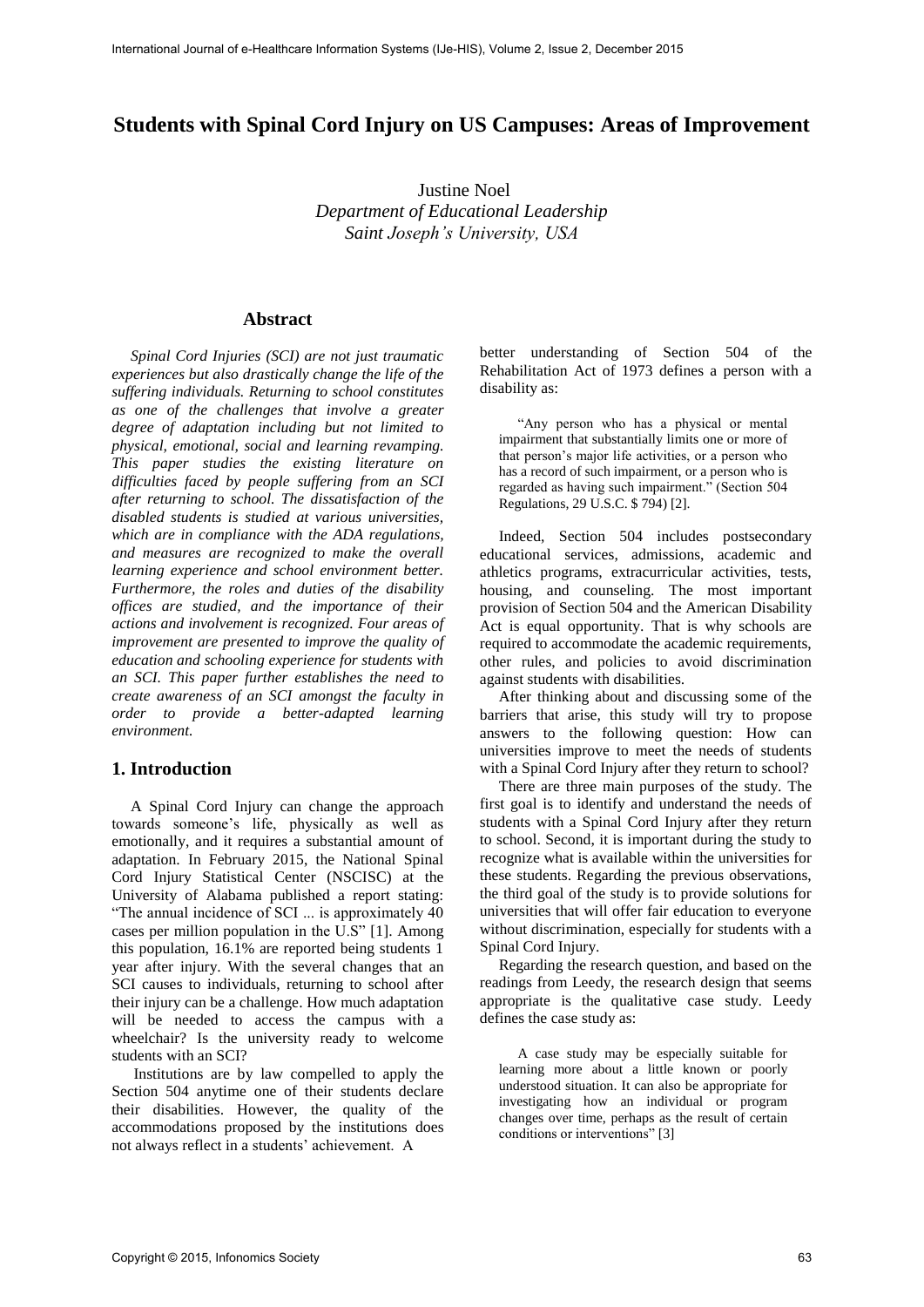The process of a case study starts with an intensive collection of data on the participants. This study is composed of two groups of participants regarding the topics. One group is made of students with an SCI and the second group is the remainder of the population that constitutes universities. The area of investigation is Philadelphia, Pennsylvania. Nevertheless, if during the first weeks of data collection, it appears that the sample is too small, the study will be increased to the state level. After the collection of the data and the analysis of the results, it would be possible to propose solutions that will be shaped from the studies of real life experiences. The answers, feelings, and comments of students with a disability compose valuable resources in order to draw accurate solutions.

The uniqueness of the study appeared during the review of the literature. The existing literature review emphasized studies that have been conducted on a cross-topic approach involving students with any kind of disabilities and their return to school after the injury*.* It is noteworthy that disabilities are different from one another. It is crucial to understand each need related to the disability to propose adequate support.

# **2. Literature Review**

It is important to understand that solutions to the problem of the study will be determined with the help of two elements. The first element is to understand the needs of students with an SCI who are returning to school after their injury. The second element is the settings of the universities. To be more precise, the settings of the university are the areas that it is composed of such as buildings, faculty, and staff, facilities, teaching methods etc. Several articles are particularly relevant for the research's topic.

After reviewing these articles, four recurrent categories are highlighted: American Disability Act (ADA) compliance, Disability Services (DS), Classroom environment (that includes teaching methods, instructional materials, and curriculum) and Universal Design (UD). These categories have been cited in all of the articles and are presented as general agreements. The authors generally criticized the compliance of the ADA within universities, which is not qualitatively respected. Mallory Angeli [3] found in her study that most of the campuses in California are not able to meet the minimum requirement of the ADA compliance. A lack of funding is the reason it is difficult to implement these requirements. The same results have been found by Simonson, Glick, and Nobe [4] in their article "Accessibility at a public university: student's perceptions." The authors studied the feasibility of some of the implementation required by the ADA. Cory [5] brings up another point of view of the ADA compliance. She scrutinizes the ADA rules and

guidelines and identifies them as well-written but not enough, resulting in students with disabilities being not as well recognized and accepted on campuses as compared to gay, lesbian, bisexual and transgender students. West et al., [6] found that Section 504 makes a difference between the accessibility of programs and environment. Section 504 emphasizes on programs and not environments. Moreover, students with disabilities have different needs, as their disabilities can be physical, visual, hearing and/or cognitive. These limitations could be a barrier for students with different kind of disabilities. This statement shows the limitations of the Section 504 to provide a completely accessible institution for students with disabilities. According to the National Center for Education Statistics (2015), 86.4% of the students declared that they have encountered barriers in their postsecondary education as a result of being a student with a disability. Studies have been made in the past to determine the satisfaction of accessibility on campus for students with disabilities. In 1993, West et al., [6] conducted a study on students with different disabilities such as mobility, hearing and visual impairment, and learning disabilities. The results of the survey reported that students with disabilities were unaware about the special services available on campus. Also, these same students were encountering multiple troubles<br>such as difficulties to access buildings, such as difficulties inaccessibility of the ramps due to being in bad conditions, requiring extra travel to access buildings, or classroom's size not being appropriate.

Most of the authors introduce and propose the Universal Design (UD) concept defined by Ron Mace [7] as a way of "designing all products and the built environment to be aesthetic and usable to the greatest extent possible by everyone, regardless of their age, ability, or status in life." Interesting points that Salmen [8] discusses regarding his study are the levels of guidance that are required when building including laws, regulations, and standards. Salmen claims that Universal Design is different from accessibility. On one hand, UD does not have a range of standards. This means that there are no laws that require universities to provide areas with UD. On the other hand, accessibility is about complying with law requirements. Bryan and Myers [9] discuss the topic of architectural problems. In order to make campuses physically accessible for all students, the question of how the campus environment is designed is also important. Cory [5] supports the idea of a UD method to further strengthen the integration of all students. The UD concept could be an optimum solution to create an inclusive environment and promote equality.

In order for a student to perform well academically, it is necessary to provide an adequate environment as well as a quality of education. Classroom environment, both teaching methods, and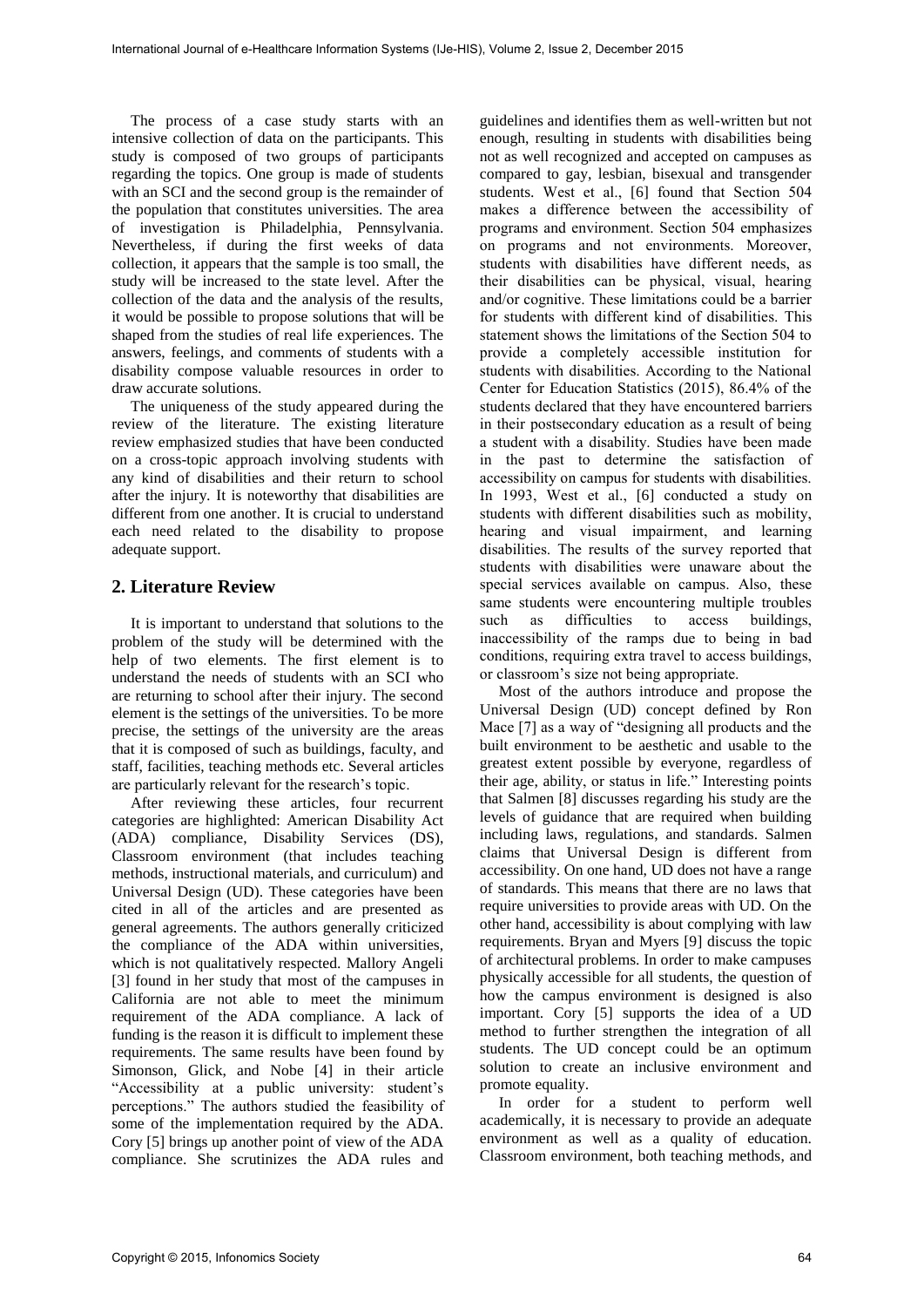instructional materials need to be adapted to their greatest possibility. Angeli [3] found that campus communities are very often not aware and not prepared to cope with students with disabilities. A lack of knowledge comes from the faculty, staff and other students on campuses. For the teachers' example, the author's research draws attention to their lack of training and preparation. Cole, Christ, & Light [10] also explained in their article that institutions are not obliged to change an entire existing curriculum to accommodate students with disabilities. From another point of view, Simonson et al. [4] make an interesting correlation between the perceptions of accessibility from students with disabilities and the impact(s) that may arise on their quality of education. Following the responses of students with disabilities, the perception of an accessible campus would increase the quality of their education. The main issue that these students were facing was the incompetence of the teachers. Results from West  $\&$  al's survey shows that the perception of the students with a disability regarding the accommodations from the teachers is rather negative: most of the teachers did not have any training to provide adapted teaching methods for students with disabilities [6].

The protection of students with disabilities, under the Section 504, leads to the accommodation of their education. It is important at the beginning to define their needs that their disability requires. The most qualified people on campus who can help students with disabilities are a part of the Disability Services (DS). It is present in every university. An important finding is the necessity of coordination between students with disabilities, universities faculty, and DS to reach an adequate environment for students with an SCI after they return to school following their injury. Anne Bryan and Karen Myers [9] recognize the existence of DS at each university. Nevertheless, they are questioning their operations because each university decides who is responsible for students with disabilities. This point is also emphasized in two other articles. Cory [5] notes that a coordination of work between the faculty, the students and DS is the key to finding common solutions that would benefit the students in need.

One of the main topics of the research proposal is concentrating on students with an SCI. Nevertheless, after reviewing original studies on the subject, it appears that the studies do not point out this particular injury. It focuses on students with any kind of disabilities. However, the fact that most of the research conducted by the authors is relevant for mobility impairment means that the results of the studies will still be helpful for students with an SCI.

# **3. Methodology**

This study is being conducted in order to provide solutions to universities in improving the needs of students with a Spinal Cord Injury (SCI) after they return to school. After a review of the literature on the subject, it appeared in multiple areas that universities need development to propose a completely accessible place for students with an SCI in the pursuit of their education. The perceptions and the real life experiences of students with a disability will produce accurate results. Their answers and comments will be the base of the analysis. It will point out the main problems that these students may face during their way back to a university.

### **3.1. Sampling**

Two groups and several sub-groups will be solicited to participate in the study. The first group will be formed with students with an SCI, enrolled in a university following the injury. The level of education, race, age, gender and socio-economic background will not be taken into consideration during the study. The universities will represent the second group. In order to facilitate the collection of the data, five sub-groups will be created.

The first sub-group is the Disability Services office. This office provides help to students with a disability during their education. The second subgroup is the faculty and staff that are connected to the students with an SCI. They will be resourceful in providing information about their experiences with the students. The IT department and library staff will be the third sub-group. Students with disabilities are assumed to be in contact with these departments for the academic materials such as special equipment, tablets, textbooks, and e-books. The fourth sub-group that will be participating is the "public safety" department. They are related to the building accesses and construction matters on-campus. Finally, the last sub-group is the campus housing staff, which helps students in finding a place to live on campus. The study of the principal groups, the universities and the students with an SCI, aims to collect data from different perspectives in order to propose precise and relevant solutions to the problem stated.

As discussed earlier, the study will be done within universities in the Philadelphia area. The Philadelphia area counts about 19 four-year colleges and universities, 10 two-year institutions and technical schools and 5 graduate institutions. All of these institutions propose programs at a higher education level. Nevertheless, if the sampling tends to be too low, the study will be extended at a state level. The number of participants expected is between 25 and 50. It is necessary to reach a sufficient number of participants in order to collect enough data.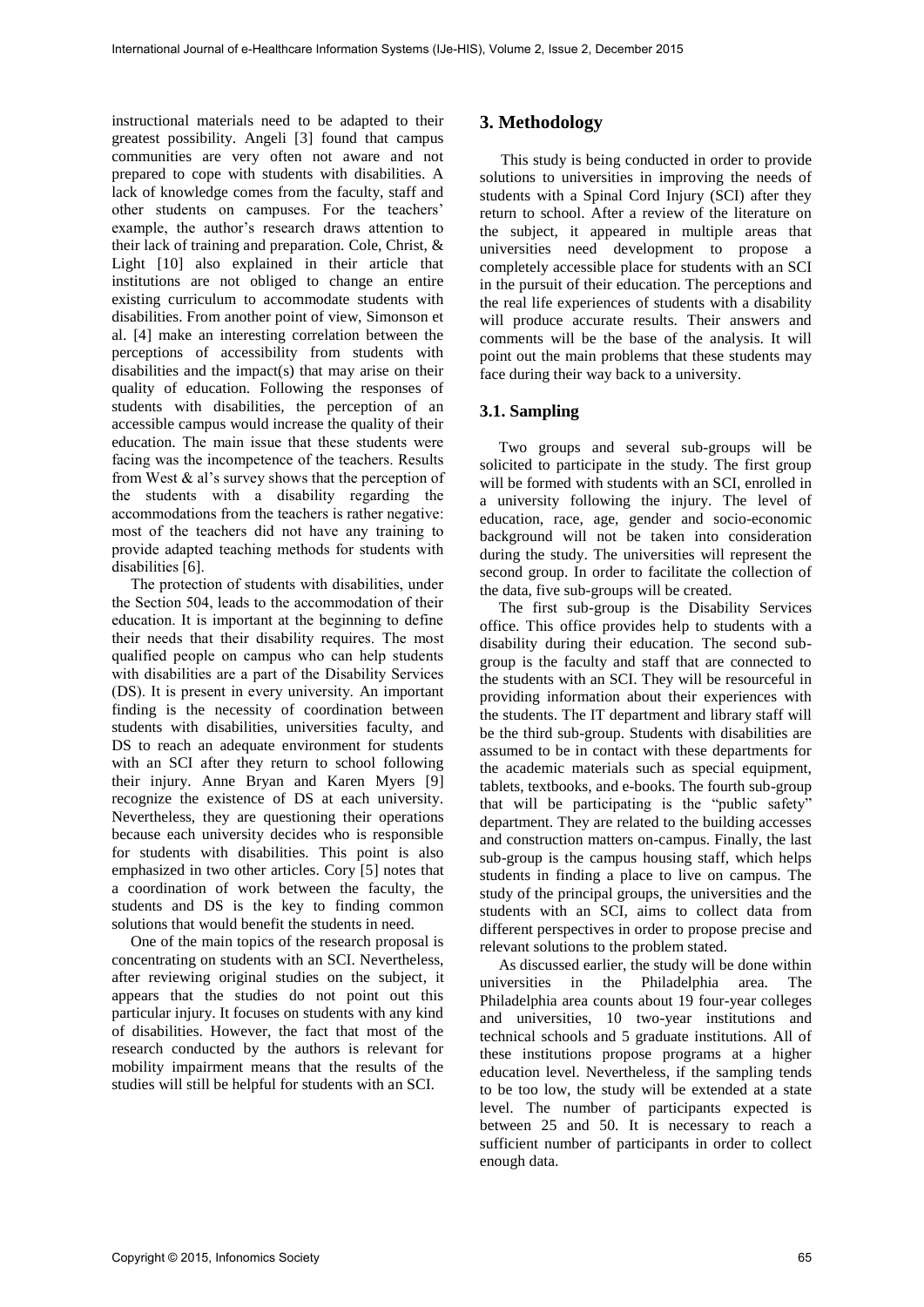The students who will participate in the study will be contacted through the Disability Services office. The second group composed of the universities' staff will be reached through the heads or directors of each department.

#### **3.2. Data Collection**

The techniques that will be used for the data collection will be "the three E's". The Three E's are Experiencing (composed of observations and notes), Enquiring (formed with interviews and questionnaires) and Examining (which involves the making of records like audio/video recordings for example). [11] Ideally, the data collection would have to take place within an academic semester. Several weeks would be essential to build confidence between the researcher and the participants.

In research, ethics is an important question that researchers have to take into consideration. Mills [11] describes two rules of ethics as the following "participants should not be harmed in any way (...) and that researchers obtain participants' informed consent.". The participation will be volunteer-based and a first individual contact with the participants will be scheduled in order to explicitly describe the conduct of the data collection (how the interviews will be done, what kind of subjects will be addressed etc.). Underage students will have to obtain authorization from their legal representative before participating. Moreover, as interviews will be recorded, a consent form will be distributed.

All the data collected in any form will stay confidential. However, the data will not be anonymous as the researcher will be directly in contact with the participants during the interviews and/or observations.

The role of the researcher is critical during the study especially if the subject of the study is personally connected with him/her. The interpretations and analysis will be strictly transparent i.e. the researcher will have to keep an open-mind and not involve personal beliefs, emotions and point of view within the conclusions. The researcher will be the one to prepare the questions that will be used during the interviews; he/she will be in charge of taking notes and also to sort the different notes afterward. During the observations, the researcher will have the role of a passive observer. For example, if the researcher is following a student with an SCI during his/her typical school day, his/her role will be to witness how the school environment affects the student's disability.

#### **3.3. Data Analysis**

The data will be analyzed regarding the method proposed by Leedy [3] on page 141. For that, it will

be necessary to transcript the interviews. The first step is the organization of the details of the case. The second step will be to point out principal categories, which will help to sort the data. Every other data or information that will not fit into a category will be expressed and interpreted apart. The fourth step of the data analysis is the creation of themes that should come out from the collection of the data. Finally, with the help of the main themes, it will be possible to synthesize and to draw conclusions.

It is important to note that, thanks to the two different groups from where the data are collected, a triangulation of the data will be possible. Mills [11] explains the triangulation as "collecting information in many ways rather than relying solely on one." Indeed, it will provide accurate and relevant data from different perspectives.

### **4. Conclusion**

The correlation between what the universities can provide regarding an accessible campus for students with an SCI and the reality (supported by the perceptions of students with an SCI) is sometimes in opposition. Being a student is a full-time role and it involves a good organization in order to succeed academically. In higher education, students with disabilities are protected under the Section 504 of the Rehabilitation Act of 1973. Institutions have to comply with the law requirements in order to provide equal education for students with disabilities and non-disabled students. These requirements are implemented through reasonable accommodations that need to be set up between the students with disabilities and the Disability Services Offices present in every university. However, these accommodations do not always meet the need of students with disabilities. A lack of quality in the services provided can create barriers and impact student achievement.

Because a disability can affect the way of living of a student in several ways such as stress, lack of confidence, difficulties to meet school academic goals, laws are supposed to help these students to achieve as well as their non-disabled peers. Students with an SCI or any other kind of mobility impairment need to think ahead before going to their classes. Is the path secure to access my classroom? Are the automatic doors working today? All of these questions that a student with an SCI may think about are adding anxiety to their daily life, and most importantly can affect their schooling. Most of the original studies reviewed on the topic are claiming some of these problems that students with disabilities face during their education. Limitations of the accommodations can particularly affect the quality of education that a student with a disability receives. It would be interesting to think in depth about the meaning of "reasonable accommodation". Each